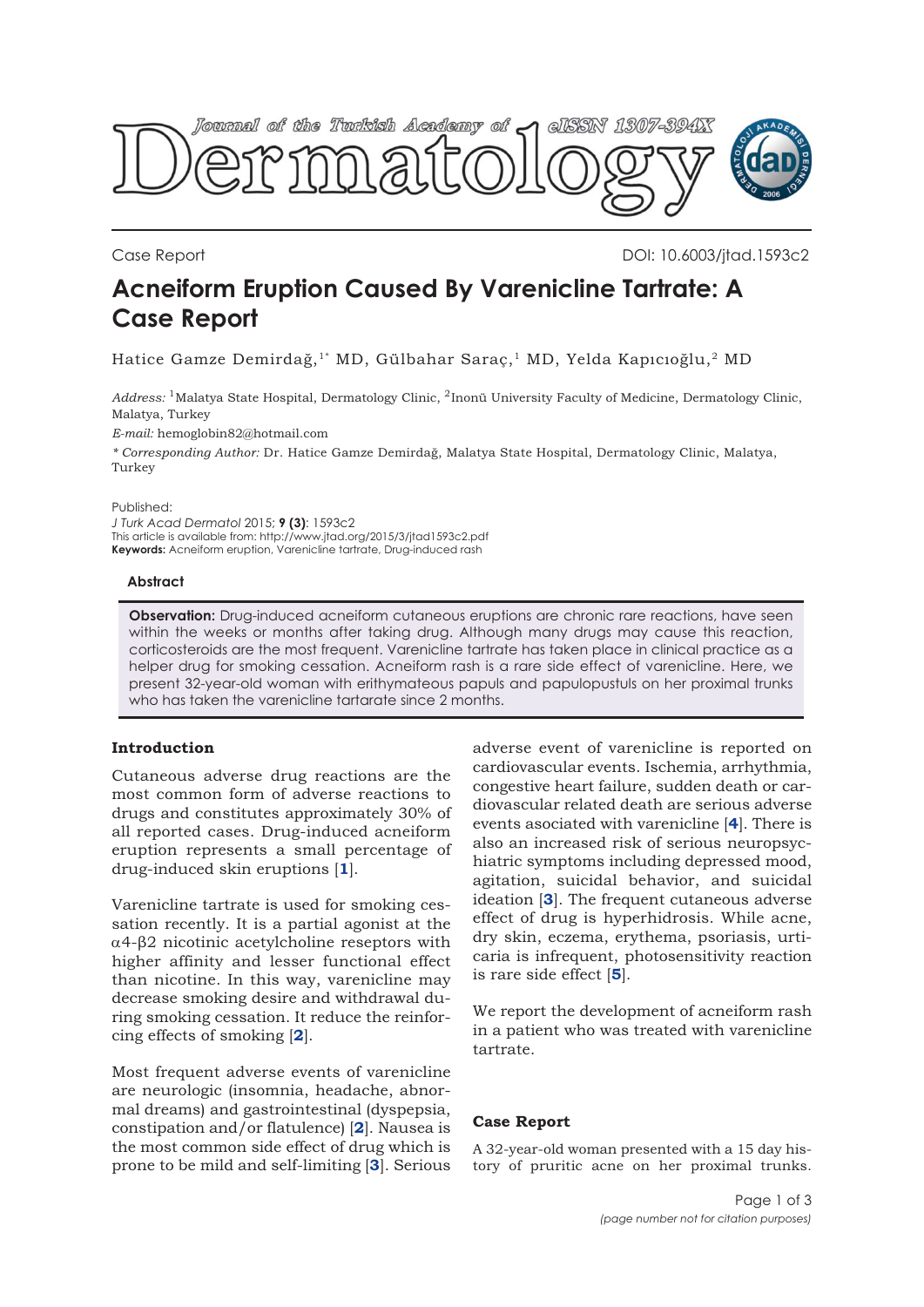*J Turk Acad Dermato*l 2015; **9 (3)**: 1593c2. http://www.jtad.org/2015/3/jtad1593c2.pdf



**Figure 1 .** Papulopustular eruption located to upper ular eruption located to upper<br>trunk **Figure 2** . Close-up view

Physical examination revealed scattered erithymateous papules and papulopustules with 2-4 mm diameter which was more common above sternum, upper trunk and also seen upper surface of her back (**Figures 1 and 2**). She started to varenicline tartarate 2 months before for the purpose of smoking cessation. Skin flora were found on culture of pustuler lesions. Histopathological examination of a pustuler lesion revealed mild spongiosis, exocytosis in the epidermis and parakeratotic debris, inflammatory infiltrate of neutrophils and lymphocytes in the dermis and within the follicle. Based on the clinical and histological appearance, the diagnosis of acneiform drug eruption was made, related to varenicline. The patient discontinued varenicline and acneiform eruptions were resolved after treatment with topical benzoil peroxide and oral antihistaminic therapy.

### **Discussion**

Cutaneous adverse drug reactions can be distinguished two general patterns, depending on the type of onset of these reactions: acute or chronic. Acneiform eruption is one of the chronic onset drug-induced disorders [**[6](#page-2-0)**].

In drug-induced acne, papulo-pustular inflammatory eruption appeares on the face and upper trunk resembling acne vulgaris [**[1](#page-2-0)**]. Monomorphic lesions, widespread extention, unusual age for acne and unusual localizations are characteristics of drug-induced acne [**[7](#page-2-0)**]. Comedones are not usually appeared conversely acne vulgaris [**[1, 7, 8](#page-2-0)**]. Pustules are especially sterile for bacteria, fungi, yeasts or Demodex mites. Sometimes signs of systemic drug toxicity such as fever and malaise are present [7]. Pruritus is common, similarly in acneiform skin eruption induced by epidermal growth factor receptor inhibitors [**[9](#page-2-0)**].



These are important for differantial diagnosis with acne vulgaris. In our case, the eruption was localized on sternum and upper part of the back. Pruritus was prominent complaint and comedones was not occured.

In drug-induced acneiform eruptions, the earliest histologic observation is spongiosis, followed by lymphocytic and neutrophilic infiltrate, like our patient's histologic findings [**[10](#page-2-0)**].

Acneiform drug eruption may be developed by using corticosteroids, anabolic steroids (danazole, testosterone), tetracycline, vitamin B1, B6, B12, isoniazid, lithium carbonate, cyclosporin A, haloperidol, penicillamine, iodides, bromides, anticonvulsants and epidermal growth factor receptor inhibitors [**[7, 8, 9,](#page-2-0) [10](#page-2-0)**].

Cutaneous drug reactions may be caused by several different mechanisms, but in many cases the precise mechanism is unknown. Many drug eruptions are the result of a hypersensitivity reaction with an underlying immune mechanism. The clinical manifestations of drug hypersensitivity depend on various factors, including the chemical or structural features of a drug, the genetic background of the affected individual and the specificity and function of the drug-induced immune response [**[8](#page-2-0)**].

The patient's history, the clinical findings, the exposure to drug and the disappearance of lesions after discontinuation of the suspicious medication should lead to the diagnosis [**[7](#page-2-0)**].

Varenicline is one of the first-line pharmacotherapies, reported to be a superior smoking cessation aid with direct and indirect compa